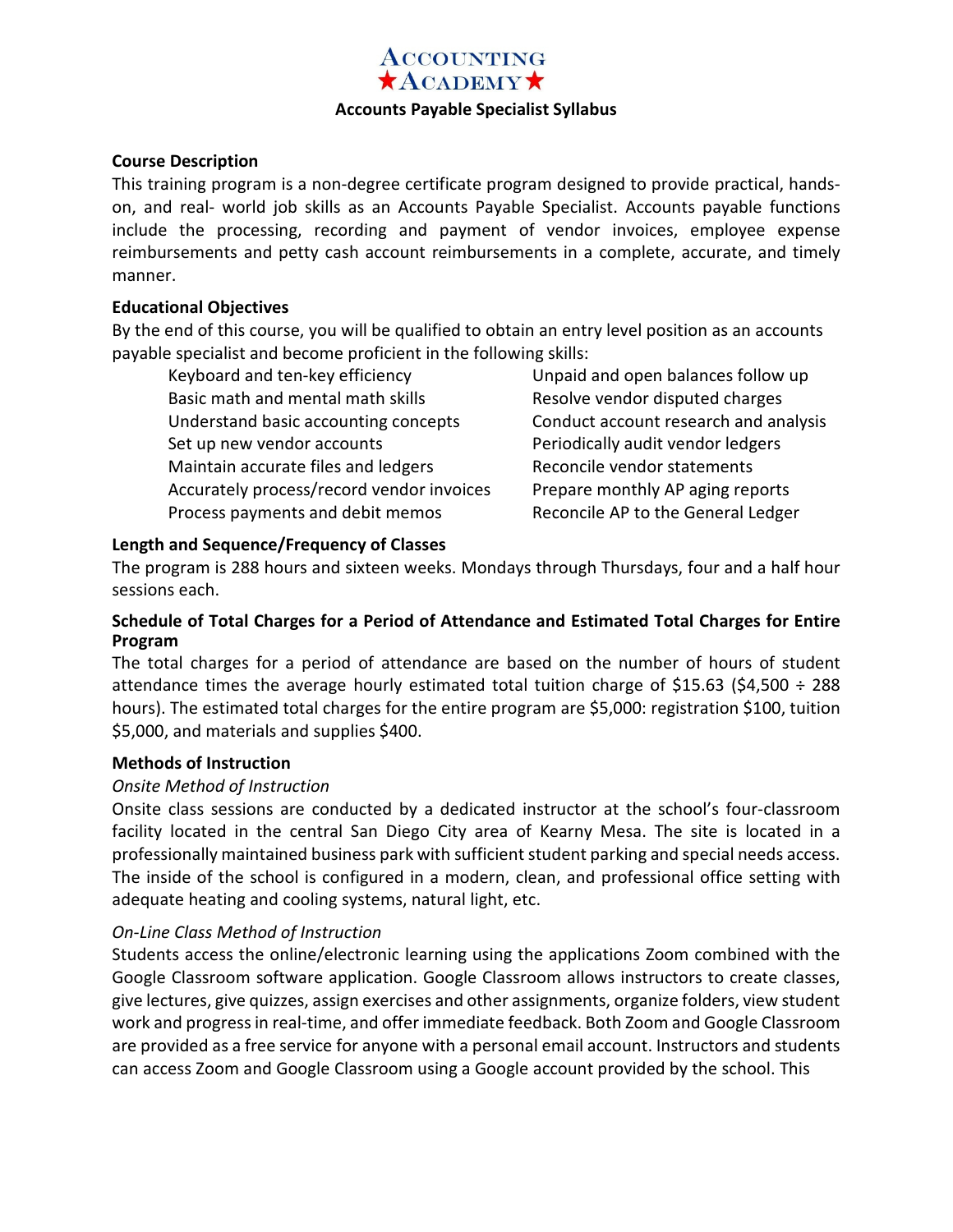# **ACCOUNTING**  $\star$ ACADEMY $\star$

#### **Accounts Payable Specialist - continued**

education-friendly platform brings the benefits of paperless sharing and digital collaboration to classrooms. Tens of millions of instructors and students use Google Classroom in thousands of schools around the world, making it one of the most popular existing online educational technology tools available.

#### **Training Resources and Materials**

The training program utilizes proprietary training materials and resources for both the onsite and online programs. The proprietary curriculum was developed and designed by the CPA owner, operator, and instructor with over fifty years of accounting and finance experience.

#### **Process for Access to Online Training Resources and Materials**

The proprietary materials and educational resources, including quizzes, exercises, have been digitized for instructor and student use with Zoom and Google Classroom.

#### **Program Syllabus-Sequential Outline of Subject Matter, Skills to be Learned**

*WEEK 1: STUDENT ORIENTATION, TYPING/KEYBOARDING, TEN-KEY-BY-TOUCH, BASIC MATH*  Student Orientation; School Disclosures; Student Rights; Career Goals; Tools of the Trade; Typing and Keyboarding; Ten-Key-by-Touch; Ten-Key Worksheets; Basic Math Review; Mastering Mental Math; Simple and Compound Interest.

#### *WEEK 2: COMPLETE WEEK 1 AND THE WORLD OF ACCOUNTING*

Complete Work from Week 1; The World of Accounting; Accounting Rules and Concepts; the Accounting Equation; the Two Methods of Accounting;

*WEEK 3: THE ACCOUNTING PROCESS, ACCOUNTS, JOURNALS, LEDGERS, FINANCIAL STATEMENTS*  The Accounting Process; the World of Accounts; the Chart of Accounts; Journals; the General Ledger; the Balance Sheet and Income Statement.

#### *WEEK 4: OVERVIEW OF ACCOUNTS PAYABLE*

Introduction to Accounts Payable; the Accounts Payable Profession and Career Profile; Accounts Payable Concepts, Definitions, Functions, and Processes; the Infinite Variety of Suppliers of Goods and Services; the Accounts Payable Cycle; How the Two Functions of Accounts Payable are Recorded Using Debits and Credits; Understanding AP Payment Terms and Discounts; Manual AP Processing vs Computer AP Processing; Vendor Master File; the Basic Tools of the Accounts Payable Specialist.

#### *WEEK 5: ACCOUNTS PAYABLE TRANSCATION PROCESSING*

The Importance of Time, Dates, and the Calendar; Vendor Invoices and statements; Vendor Payments and Adjustments; the Purchases Journal; the Cash Payments Journal; the General Journal; Entering Vendor Invoices, Payments, and Adjustments into Journals Exercise.

#### *WEEK 6: ACCOUNTING FOR INVENTORY*

Definition and Nature of Inventory; Basic Inventory Transactions; the Inventory Operating Cycle; the Three Types of Inventories; Typical Inventory Invoice; Accounting for Shipping Costs; the Four Methods of Valuing Inventory; the Inventory Turnover Rate.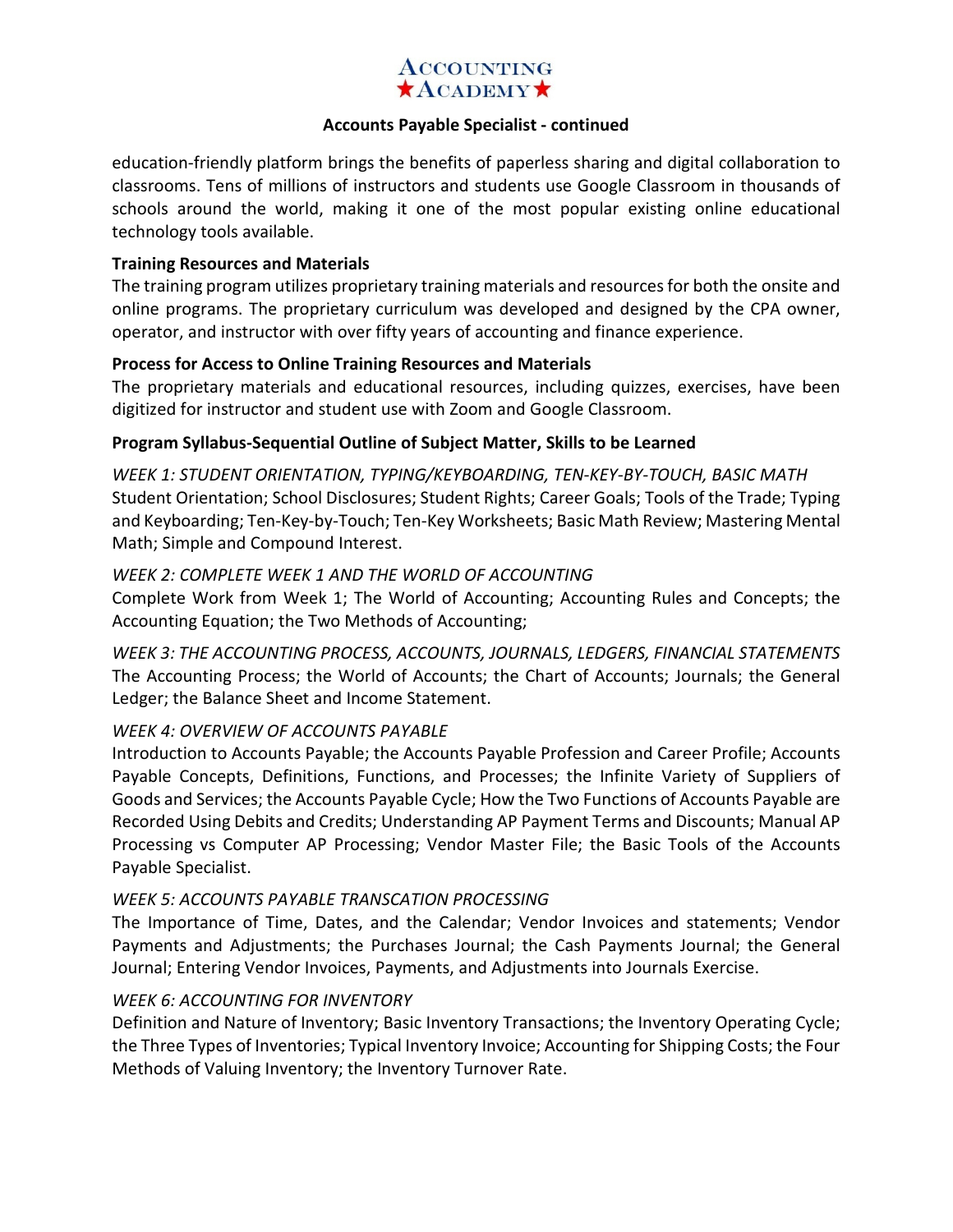#### **ACCOUNTING**  $\star$ ACADEMY $\star$

# **Accounts Payable Specialist - continued**

#### *WEEK 7: MARGINS, MARKUPS, AND THE SELLING PRICE EQUATION*

Importance of Margins and Markups to the Success of a Business; Misunderstanding Margins and Markups in Setting Sales Price Can Have Dire Consequences; Understanding Margin and Markup Definitions and the Difference Between the Two; Mastering the Selling Price Equation; Understanding Markdowns.

*WEEK 8: ACCOUNTING FOR DEPRECIABLE FIXED ASSETS (PROPERTY, PLANT AND EQUIPMENT)*  The Definition and Nature of Fixed Assets; Applicable Accounting Concepts; Types of Fixed Assets; Cost Basis and Generally Accepted Accounting Principles; Recording the Purchase of Fixed Assets; Determining When a Repair Becomes a Fixed Asset; Definition and Purpose of Depreciation; Recording Depreciation Expense; the Four GAAP Depreciation Methods; Disposition of a Fixed Asset.

#### *WEEK 9: ACCOUNTING FOR PREPAID EXPENSES*

Definition of a Prepaid Expense; Accounting Principles Applicable to Prepaid Expenses; Various Types of Prepaid Expenses; Recording the Purchase of Prepaid Expenses; Maintaining and Controlling Prepaid Expenses.

*WEEK 10: ACCOUNTS PAYABLE VENDOR INVOICE PROCESSING, RECORDING, AND PAYMENT*  Processing, Recording, and Payment of Vendor Invoices Exercise; Accounts Payable Month-end Aging of Accounts Exercise; Calculating Average Daily Unpaid Credit Purchases Outstanding Exercise.

#### *WEEK 11: ACCOUNTING FOR CASH*

Definition, Importance, and Nature of Cash; Types of Cash and Cash Equivalents; Controlling Cash; Cash Receipt and Payment Journals; the General Ledger Cash Account; Cash Receipt and Payments Processing Using Debits and Credits.

#### *WEEK 12: SALES AND USE TAXES*

Introduction to Sales and Use Taxes; Definitions of Sales and Use Tax; History and Purpose; the Difference between Sales and Uses Taxes; Bookkeeping for Sales and Use Taxes; Overview of State Laws and Regulations; Sales and Use Tax Return Exercise.

#### *WEEK 13: CREDIT POLICIES AND PROCEDURES*

The Importance of Credit in Business; Definition, Types, and Uses of Credit; Business Credit vs. Consumer Credit; Credit Ratings, Credit Scores, and Credit Rating Agencies; Laws and Regulations Controlling the Credit Industry.

#### *WEEK 14: COLLECTION POLICIES AND PROCEDURES*

The Art and Principles of Collection; the Collection Process and Methods for Improving Collections; Collection Rules According to the Federal Fair Debt Collection Practice Act; Preparing Friendly, Diplomatic, Demand Collection Letters; Collection Agencies and How they Work; Skip Tracing; Credit and Collection Professional and Trade Associations.